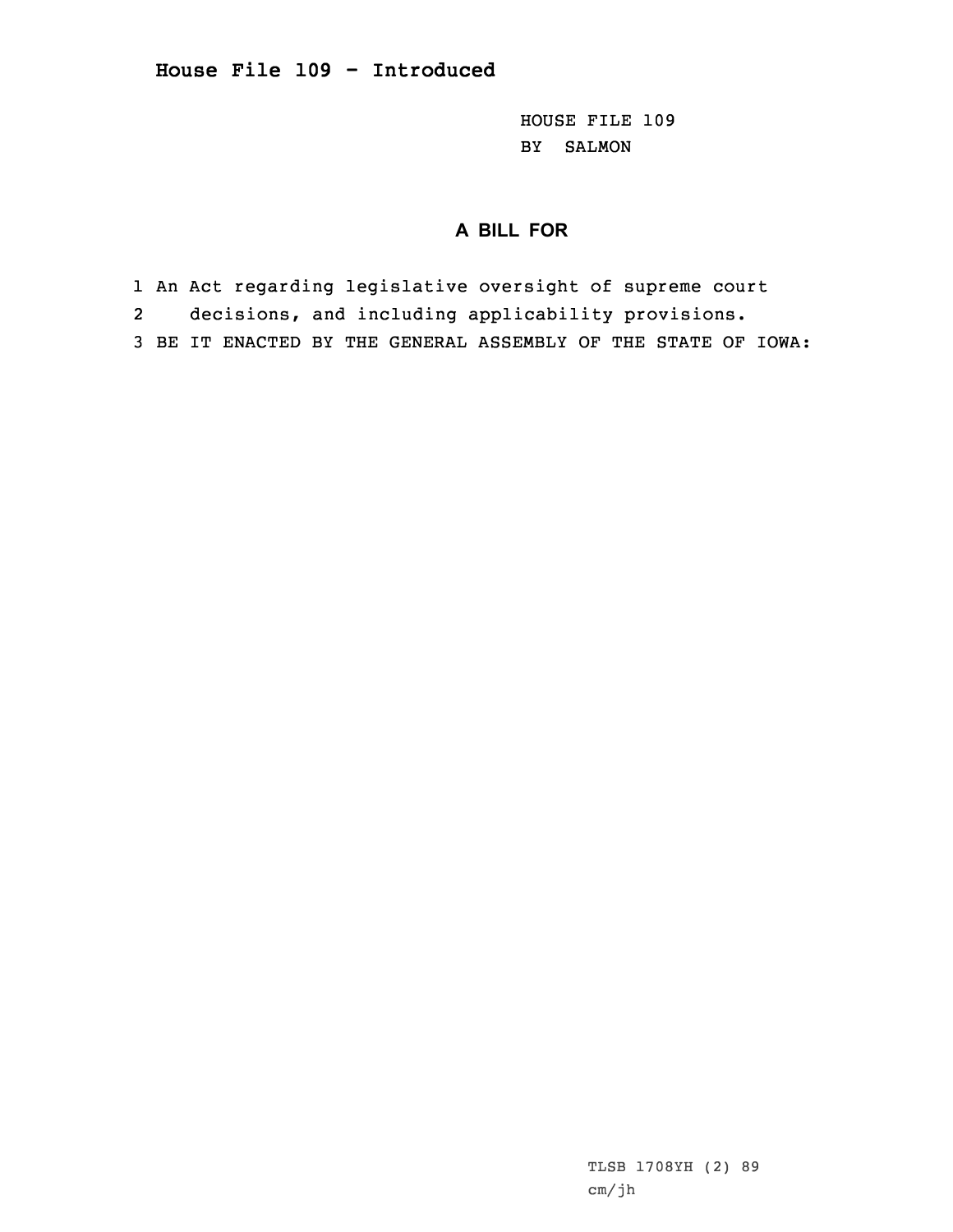1 Section 1. NEW SECTION. **602.1615 Challenges to the validity** 2 **of <sup>a</sup> statute —— exclusive jurisdiction —— public hearings ——** 3 **legislative oversight.**

4 1. The supreme court shall have discretionary and exclusive original jurisdiction over any challenge to any law. <sup>A</sup> decision of the supreme court that invalidates existing law or has the effect of creating new law shall not have any effect for one year from the date the decision was published. <sup>A</sup> district court or the court of appeals shall not invalidate <sup>a</sup> law on any grounds.

11 2. *a.* Within one year of the date <sup>a</sup> supreme court decision is published that invalidates existing law or has the effect 13 of creating new law, the general assembly may, by resolution, compel the attendance of specified justices to <sup>a</sup> public hearing to discuss and debate the justification for the decision with members of the general assembly. <sup>A</sup> public record of the hearing shall be made.

 *b.* Based on the results of <sup>a</sup> hearing commenced pursuant to this subsection, <sup>a</sup> justice whose presence was required at the hearing may change the justice's vote or alter the justice's individual contribution to the decision.

22 3. <sup>A</sup> supreme court decision invalidating existing law or having the effect of creating new law will not take effect if two-thirds of both the senate and the house of representatives approve <sup>a</sup> resolution to overturn the decision within one year of the date the decision was published. The resolution must specify the basis for overturning the decision, including its reasoning, not to be limited by court precedent that is responsive to the supreme court's initial published decision. Sec. 2. APPLICABILITY. This Act applies to decisions published by the supreme court on or after the effective date of this Act.

## 33 EXPLANATION

34 **The inclusion of this explanation does not constitute agreement with** <sup>35</sup> **the explanation's substance by the members of the general assembly.**

-1-

LSB 1708YH (2) 89  $cm/jh$   $1/2$